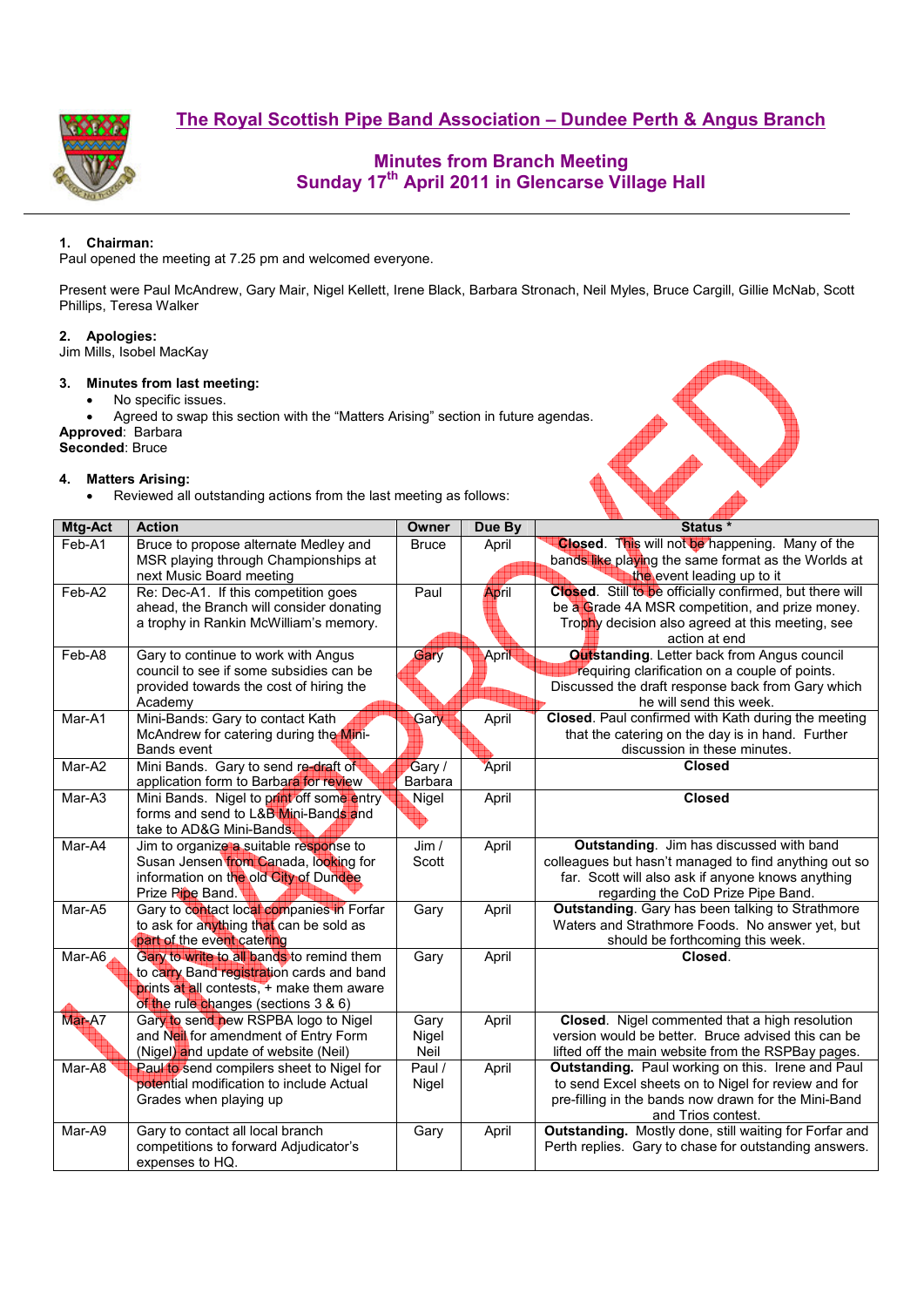

**The Royal Scottish Pipe Band Association – Dundee Perth & Angus Branch**

# **Minutes from Branch Meeting Sunday 17th April 2011 in Glencarse Village Hall**

- The Committee agreed to purchase a shield in Rankin's memory for donation to Crieff Highland Games for their new Grade 4A MSR competition and call it the "**Rankin McWilliam Memorial Shield**". Paul to action.
- Fund-raising websites. Neil reported that the websites mentioned at the last meeting have brought in a (very small) amount of money so far for Perth & District. So this is a funding option, but not one that is likely to be of serious use at this stage.
- **Mini-Bands and Trios contest**

 $\circ$  The Draw was held during the meeting by randomly selecting bands in raffle style, and will now be published onto the Branch and main RSPBA sites. Nigel/Neil to action.

- o Barbara and Irene will do the compiling
- o Gillie will do the door and the raffle
- o Neil will assist with registration and stewarding

 $\circ$  Paul and Bruce will manage the Main Hall doors with Davie Gibson and another helper (TBC) doing the running and holding behind the hall

o Trios: Gary (Announcing and running)

o Catering. Kath McAndrew and her friend will take care of this on the day. Gary will continue to try and get donations of drinks, food etc from local companies, then Paul will organize to purchase anything remaining from a cash and carry outlet, with City of Brechin Band prepared to buy anything left over after the event from the Branch at cost price.

 $\circ$  Raffle. Gary to write to Branch bands asking if they can each provide one or more prizes for the raffle.

#### **5. Correspondence:**

- Crieff Pipe Band have requested affiliation documentation. This has been sent, but no further news at this stage.
- Offer of a donation of a CD and book, to be gratefully accepted. Suggested 20 copies would be very nice, one for each band taking part and one or two for the raffle. Gary to action.
- London & South England Branch informed the Branch of Colchester and Isle of Wight competitions. This has been noted but agreed that no further action is necessary as the contests already appear on the RSPBA calendar.
- Sandy Kemlo emailed about the Mary Kemp Memorial trophy of which he was the first winner. Gary has already replied saying that this trophy is still competed today, but the other Under 21 contest that Sandy also won no longer takes place.
- Gary also informed the two Grade 1 bands that MSR will replace the Medley in their Mini-Bands contest, which suits them both better as this will also be the format at the Scottish Championship.

#### **Treasurers Report:**

[Confidential – available in separate document]

#### **6. National Council Report:**

No report, next meeting not due until 7<sup>th</sup> May

#### **7. Music Board Report:**

- Bruce reported a few key points as follows:
	- 7 new candidates have been approved to go forward for the adjudicator course, as 7 judges are currently on age extension, one of whom will finish next year. Many of these judges will be attached.
	- There was a big discussion on the 2 day World's event. No confirmed formats as yet, or even a definite confirmation that the 2 day event will happen for certain, but it looks likely.
	- From 2012, Grade 4A Bands will play 2 x March, 2 x Strathspey, 2 x Reel
	- Starting this year, after the first championship, Bands can be seeded, so their previous championship placings will affect which qualifier group they enter in later championships through the season – in order to have qualifiers of even quality
	- Pipe Band Studies will be operational from Jan 2012. Tutor and assessor training Q4/2011. 16 days in total, split into modules. (Note: PBS is a more advanced course than PDQB previously discussed)

Oban were promoted recently from Grade 3B to 3A as they have recently signed a number of players from higher grades. 20 sets of gradings were completed (many of them non-UK bands) in the first quarter of this year.



- Website promotion of band events. All agreed that branch band events can be publicized on the website. Neil to action and then Gary to write to all Bands to let them know this is a useful additional way of promoting their own band events.
- Paul threw in the idea of a branch championship involving all the branch contests, in which at the last contest of the season (Pitlochry) a prize per grade will be awarded to the branch band having scored highest in all branch contests. All agreed that this is a good idea. To be explored for application from next season onwards.